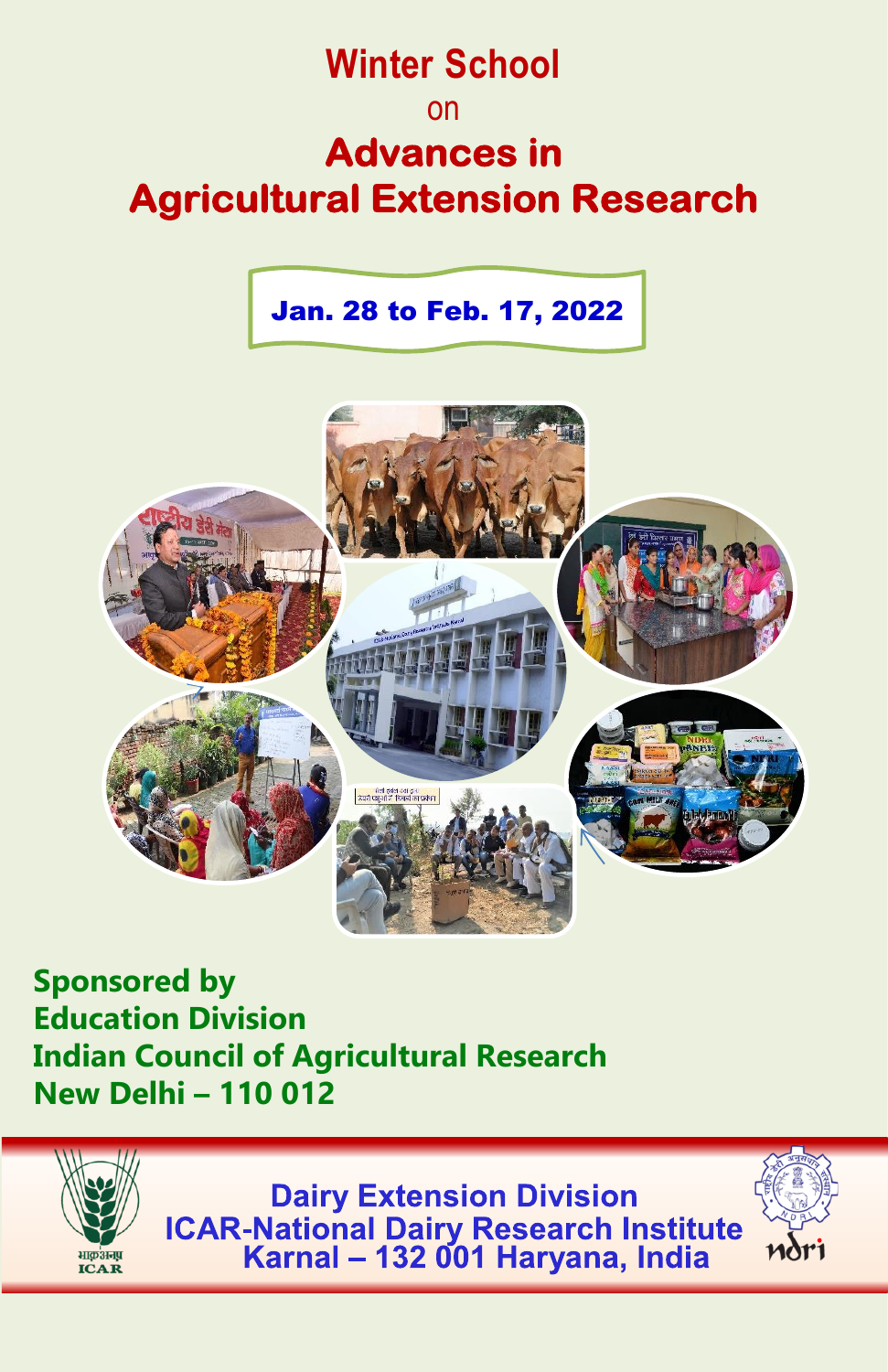Agricultural Extension is evolving in tune with changing socioeconomic and bio-physical scenario in the country. Ambitious targets are fixed to achieve not only food and nutritionally security but also 17 SDGs and resolutions on climate change. In tandem with priorities and aspirations of stakeholders, agricultural extension research needs to respond in terms of methodological approaches and analytical tools. Persistent demand on innovations in extension approaches and methodologies from scientist working in NARS, Extension researchers and subject matter specialists in farm universities and KVKs warrants tools and techniques which build their capacities for effective technology transfer to their clientele groups. Adoption of advanced methodologies in Research process also facilitates publication in reputed journals and recognitions. In this context, winter school entitled "**Advances in Agricultural Extension Research"** is being organized at ICAR-NDRI, Karnal to share knowledge on the latest developments in agricultural extension research among Scientists/Teachers/ SMS/Senior Technical Officers of research institutes and State Agricultural Universities (SAUs).

## **About NDRI**

ICAR-National Dairy Research Institute (NDRI) is the premier Dairy Research Institution in India that undertakes research, teaching and extension activities towards dairydevelopment in the country. NDRI is well known for providing high quality manpower to meet the human resource



requirements for the sustainable dairydevelopment in the country besides undertaking extension programmes for transferring the know-how from the laboratory to the farmers' fields. The institute has developed several technologies that have been well acknowledged by the research and farming communities both in India and abroad. The institute has state-of-the art dairy animal farm, Experimental dairy, Agri-business incubator, dairy museum, Live fodder museum, animal health herbal garden, Artificial Breeding Research Centre, etc.

# **NDRI, Karnal**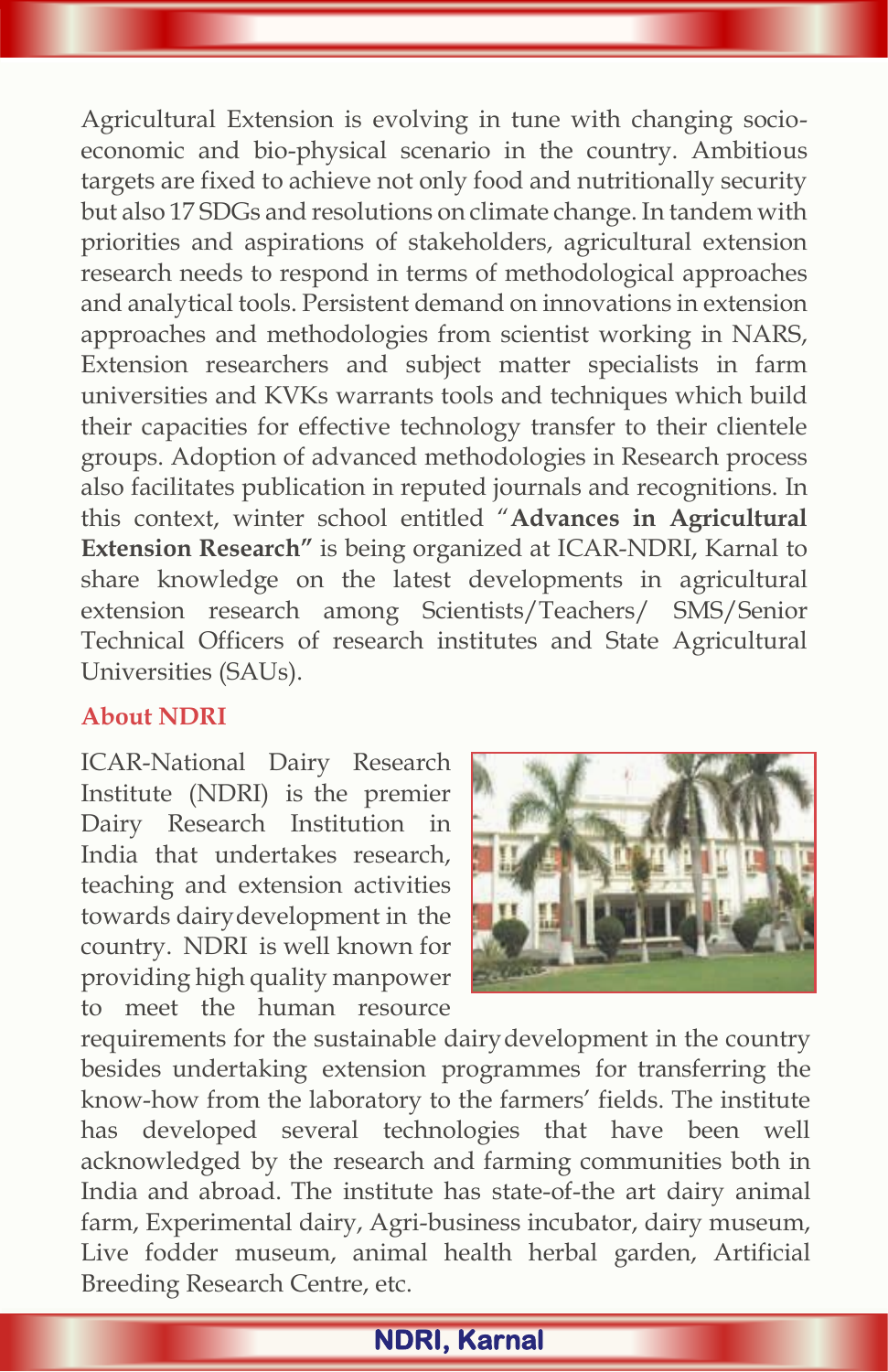NDRI has state-of-the art laboratories and well experienced faculties. The institute hasa cosmopolitan atmosphere as students as well as faculties from different parts of the country and abroad undertake education and research at this institute. In recognition of the contributions made by NDRI in research, teaching and extension, the institute is maintaining *numero uno* position in National Institution of Ranking Framework (NIRF).

## **About the winter School**

This winter school aims to provide a suitable platform to update knowledge and skill in extension approaches and methodologies for promoting sustainable agriculture. This will help to expose the participants to the recent developments accumulated in the area of extension research methodology and statistical techniques for improving the capabilities of researchers in the technology transfer domain. The topics to be covered include, Revisiting foundations of extension research; Trends in extension research; Extension approaches in ARYA, Farmers FIRST, MGMG and lessons from IVLP and projects of NAIP; Enhancing scientific temper; Social science research methods, Scientific literature review, Qualitative and Quantitative Research Designs, Determining optimum sample size; Thematic Analysis for construct development; Ethics in extension research; Index development; Techno-economic feasibility of dairy projects - Simulation models; Issues in laying FLD in farmers fields and their impact on adoption; Livelihood assessment in agriculture; Meta analysis; Life cycle analysis and log framework analysis, MOOC for knowledge empowerment, Digital extension approaches; Modalities in contract farming and public private partnership; Evaluation of group dynamics techniques; Methodology to assess the climate resilience in agriculture, Application of Internet of Things (IoT) in agriculture; Upscaling and outscaling approaches, Developing roadmap for upscaling and outscaling of farm technologies; Technology application strategies in agriculture; Tools to assess the client behaviour in agriculture, Value chain mapping and analysis; Stakeholder analysis, Application of Randomised Control Treatment in extension research; Methodologies to assess ITK and biodiversity; Agro ecosystem analysis; Parametric and Non-parametric tests;

# **NDRI, Karnal**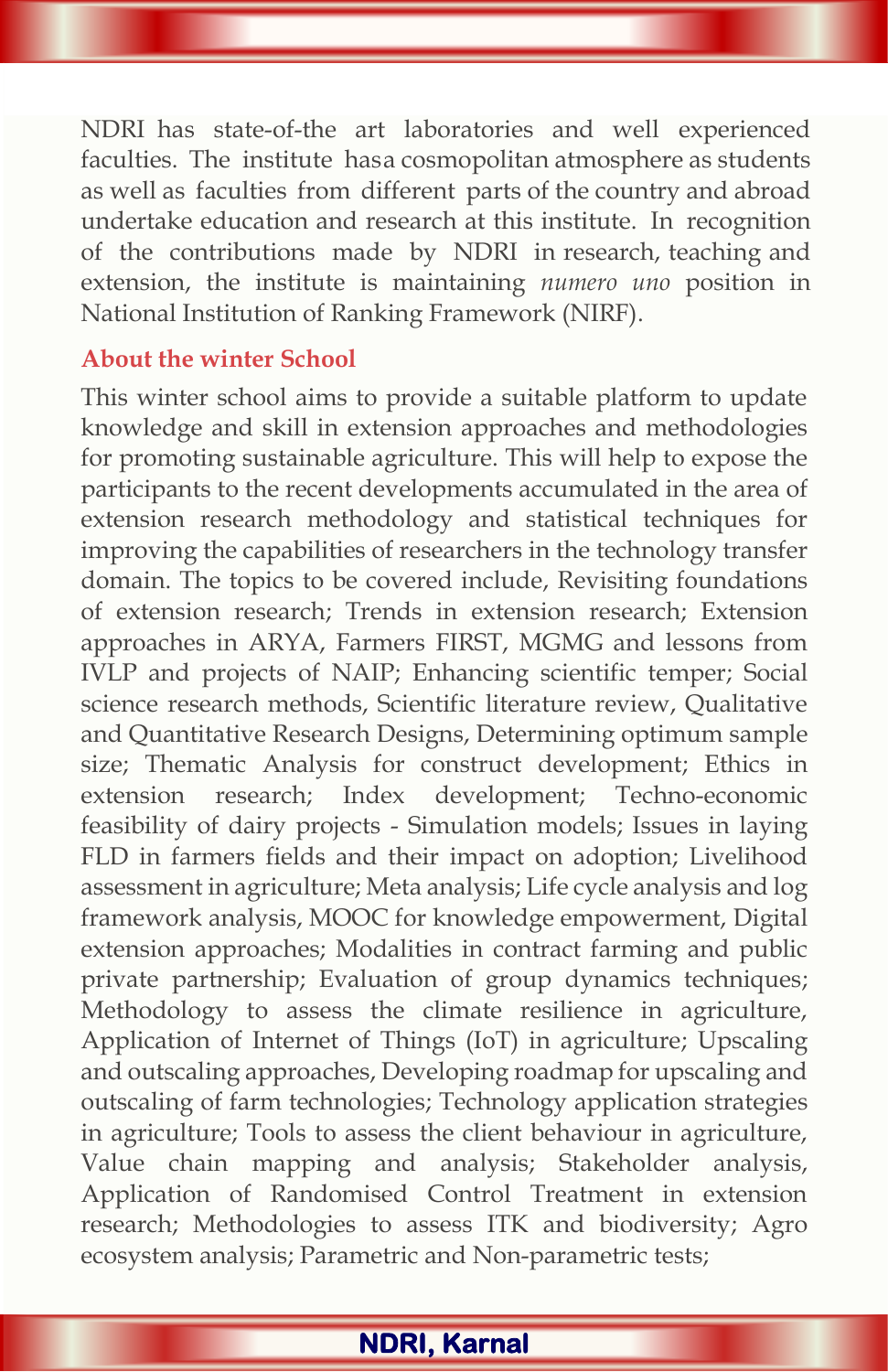Exploratory Data Analysis – Theory & Practice with R; Multivariate analysis; Cluster analysis; Impact assessment methodologies; Adoption studies – logit and probit approach; Scale construction using Structural Equation modeling – Factor analysis, exploratory and confirmatory, structural model; Sensory evaluation and consumer studies, Virtual conferencing tools, Conjoint analysis, Delphi technique for judgmental forecasting, Social Network Analysis, Tools for Gender analysis; Artificial Intelligence Opportunities in Food and Agriculture and Application of psychological tests.

# **Eligibility**

Scientists, Assistant Professors or equivalent and above working in ICAR Institutes, SAUs/SVUs, DUs, CUs and KVKs having 2 years experience possessing master's degree in any branch of agriculture, animal and allied subjects or any other related disciplines are eligible toapply for the winter school. Participants are expected to have basic and working knowledge in agricultural extension research.

## **How to reach NDRI, Karnal?**

Karnal is well connected with major cities of India by road and rail. The distance fromNew Delhi Airport is around 150 Km, which can be covered by road in about 2.5 h. Frequent train services are available from New Delhi/Delhi railway stations. State run bus ply round the clock from Inter State Bus Terminus, New Delhi. NDRI is located very near to the Karnal bus stand and railway station. Auto rickshaw services are available from both bus stand and railway station to the NDRI.

# **Boarding and Lodging**

The participants will be reimbursed to and fro travel fare by shortest rail (AC II tire)/ road route as per ICAR norms on production of valid travel documents. Outstation participants will be provided free boarding and lodging at the institute's Kalki Bhawan. Participants are requested not to bring their family due to restricted availability of accommodation and COVID-19 restrictions.